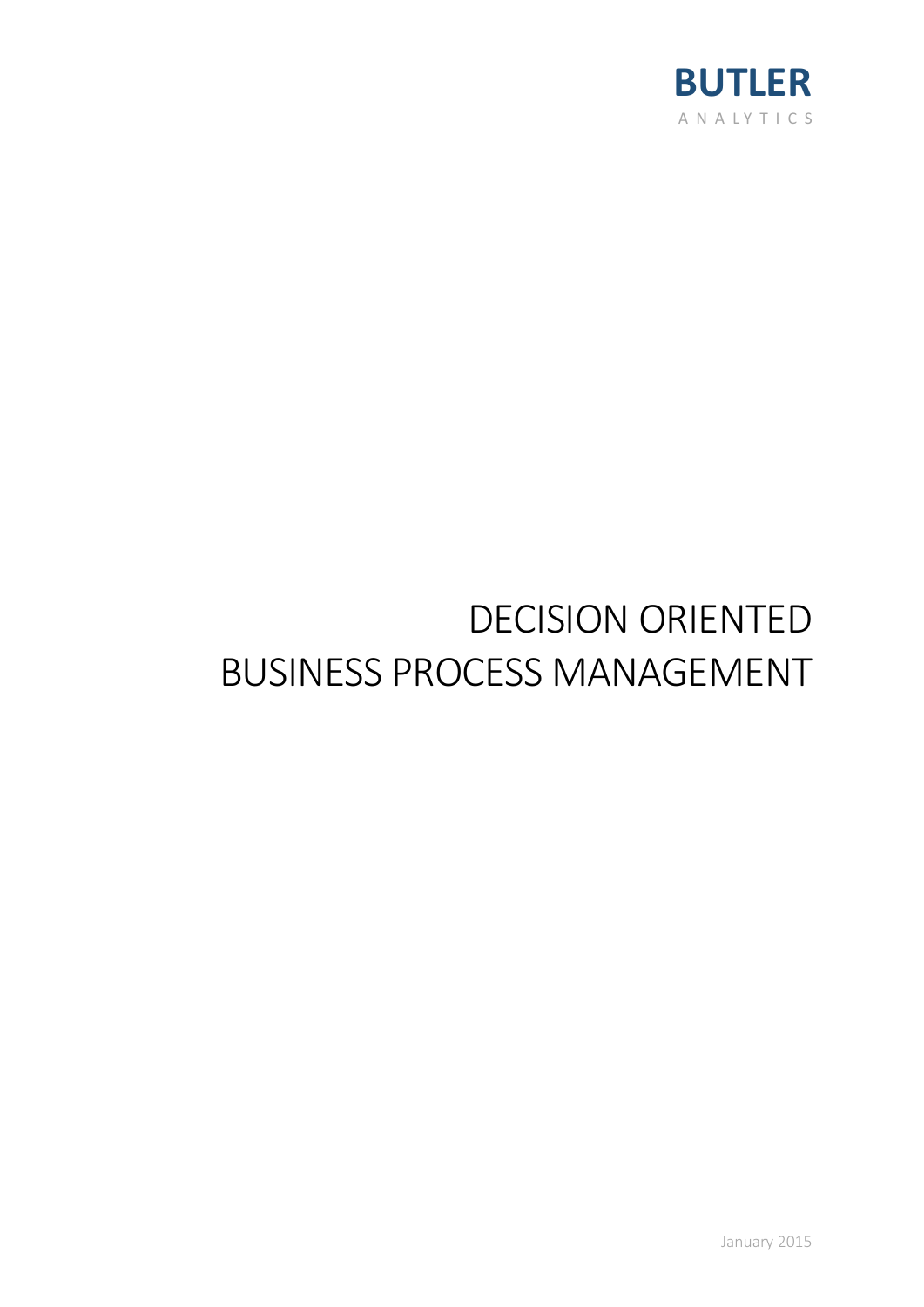

# Contents

| <b>Business Process Management Meets Decision Management</b> | 3  |
|--------------------------------------------------------------|----|
| Adding Intelligence to BPM                                   | 4  |
| Intelligent Business Process Methods                         | 5  |
| Applying Decisions to Business Processes                     |    |
| Decision Management Case Studies                             | 8  |
| <b>Decision Management Strategy</b>                          | 10 |



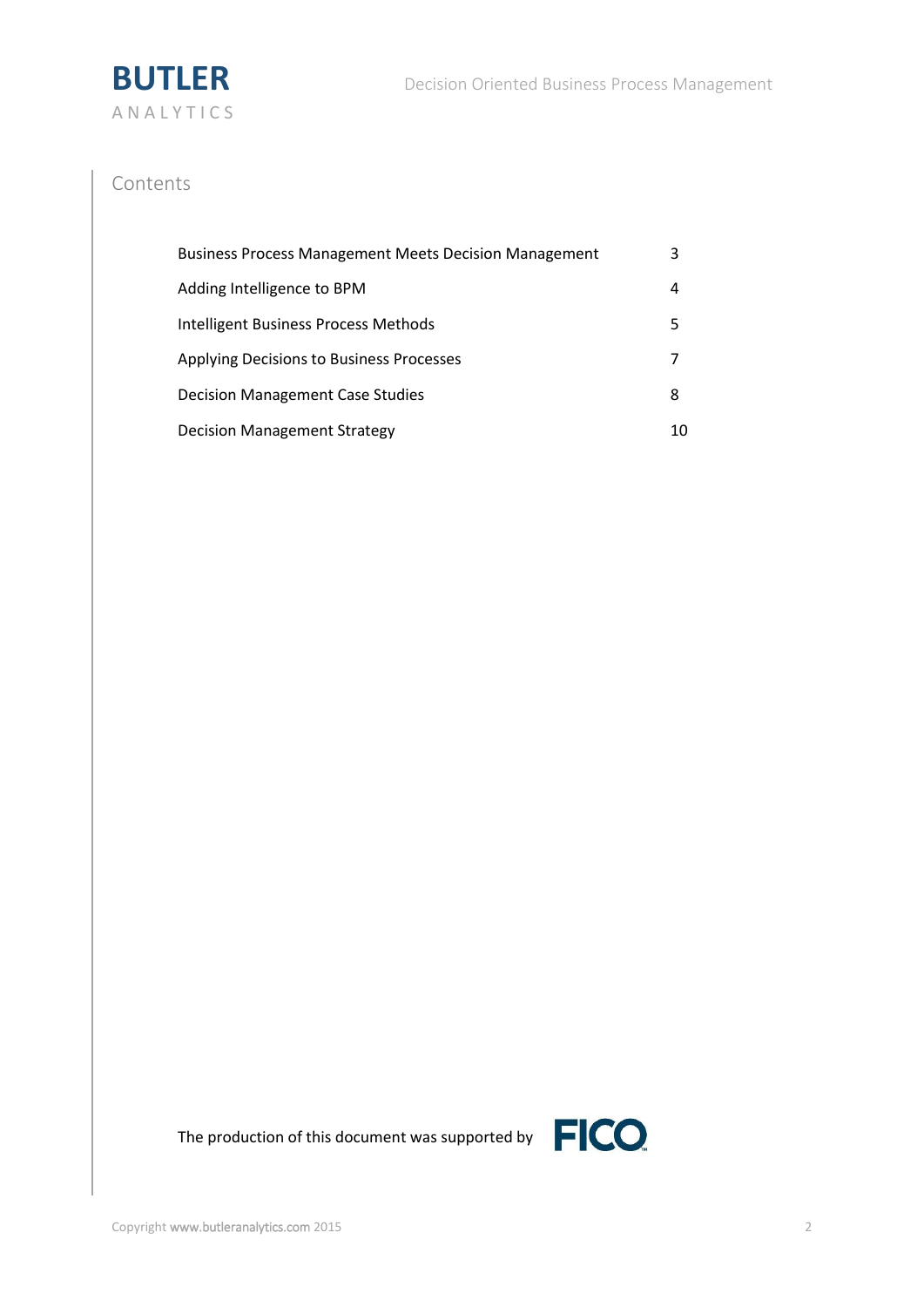

## Business Process Management Meets Decision Management

The unit of work for many information workers and managers is the decision. Call center operatives spend most of their time deciding which products and services to offer a customer, and the deals that might be attractive. Managers move from one decision to another on an ongoing basis. In fact decisions are ubiquitous at all levels of the organization.

Business processes on the other hand are concerned with the flow of information, money and materials as various linked activities are executed. Business process management (BPM) provides a framework for the analysis, design, deployment, execution and monitoring of business processes, and has done much to enhance operational efficiency over the last decade.

Yet – BPM says nothing about the mechanics of decision making, nor does it say anything about its ultimate function as a means of reducing uncertainty in business operations. Fortunately, various methods and technologies have emerged over the last decade which explicitly address the automation of decision making, opening up a significant opportunity for businesses to realize greater efficiency and efficacy. Traditional transaction oriented systems, and business process management systems (BPMS) do not address this domain. Big data, predictive analytics, business rules management, optimization and business

intelligence all assist and automate the decision making process. Clearly this facility needs to be integrated into the business process if we are to realize the benefits in a manner that is manageable.

mechanics of decision making, nor does it say anything about its ultimate function as a means of reducing uncertainty in business operations.

BPM says nothing about the

In reality we have always embedded some level of decision automation into our systems. Decision logic is embedded

into program code, and may be eighty per cent or more of the coding effort. There are many problems associated with this approach. The business rules are hidden from the business user, they are difficult (and expensive) to change, prone to errors, and often inefficient. Decision automation and decision management cannot be treated as an 'add-on' to activities within the business process. Indeed not all decisions happen within well-defined processes in any case. And so it is important that the 'decision' is elevated to the same status as the 'transaction' or the 'process'. In this way it can be given appropriate and relevant treatment, instead of using a paradigm that is inappropriate and largely irrelevant. What does this tell us? In practice this means we need decision management methods and tools to deal with decisions in an efficient and effective manner. More importantly, we also need supporting technologies and methods which allow us to embed the decision within business processes – in other words, be able to *execute* the decision – when this is relevant.

Fortunately the technology suppliers and standards bodies seem to agree with this position. While anyone involved with BPM will know of the Business Process Model and Notation (BPMN), they may not be so aware of the Decision Model and Notation (DMN) standard which has been recently ratified. Like BPMN, DMN is an executable modelling notation. With DMN, simple diagrams provide the much needed link between the business process, the decisions made in the process, the data supporting those decisions, and the models created to automate and aid decision making. These "business knowledge models" may be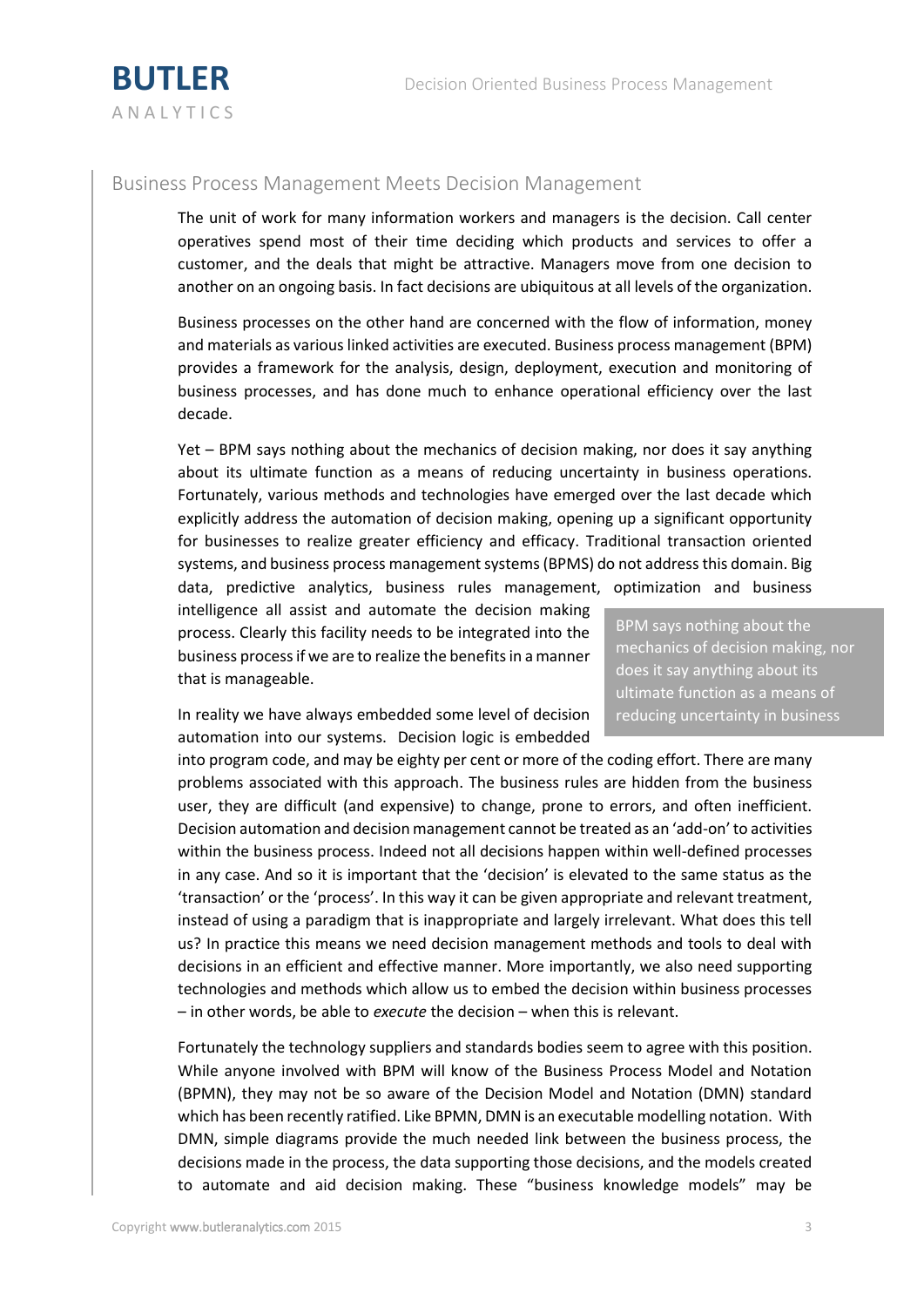

composed of business rules, or be the result of data mining activities which classify, cluster or predict numerical values. In any case such models are increasingly used for decisions in loan approval, upselling, fraud detection and many other activities relevant to individual businesses and industries. It is important that these models are well managed, that their effects can be measured, that they can be easily modified, and that business users and managers can directly access them instead of having to wait for technical assistance.

The automation of the decision is new territory available to organizations wishing to improve productivity and effectiveness. Unlike the automation of transactional activity, which peaked in the last decade with ERP, CRM, SCM and other systems, decision automation has profound effects on the efficacy of operational activities. Better decisions mean a more effective organization. It is crucial that decision automation is treated with appropriate methods and tools, since the decision automation wave will eventually dwarf the transaction automation wave which preceded it. Businesses embracing decision automation often see returns significantly larger than those associated with more traditional applications. Once again technology is providing the business with an opportunity to transform its operational activities. And with the appropriate methods and tools, decision automation and decision management is already proving itself to be a powerful differentiator.

#### Adding Intelligence to BPM

Business processes tend to be fairly stable things, specifying how information, money and materials flow throughout the organization. Decisions however tend to be quite volatile, and in industries where policy and regulatory changes are frequent, they can be very volatile. And so it makes sense to separate out processes from decisions, but at the same time provide integration mechanisms.

The traditional format for modeling and specifying decisions has been the decision table. Closely related to this is the decision tree, where decisions are represented in an easily understood tree format. These decision representations provide a good starting point for adding intelligence to business processes. Existing manual decision processes can be captured and embedded into trees and tables, which are in turn loaded into a business rules engine. This will deliver rules to applications as they need them, usually via some widely used protocol such as Service Oriented Architectures (SOA). Using a Business Rules Management System is crucial. It is not uncommon for organizations to find they have thousands of rules, and a rigorous rule management environment is crucial. A central repository of this nature means that business users can directly access rules (given relevant permissions) and that a rule can be defined once and used many times. Changing rules is also very easy, and usually doesn't require programmers or other technical staff, but can be accomplished by someone with responsibility for business rule management.

Creating a business rules management facility has been repeatedly shown to boost productivity, agility and accuracy in decision making. However decision trees and tables are really just the tip of the iceberg. Predictive analytics has recently gained a significant profile and is already widely used for customer focused applications (churn reduction, upselling, targeted marketing etc.). Predictive analytics uses data mining methods and tools to trawl through historical data with the intention of finding patterns which might be useful in the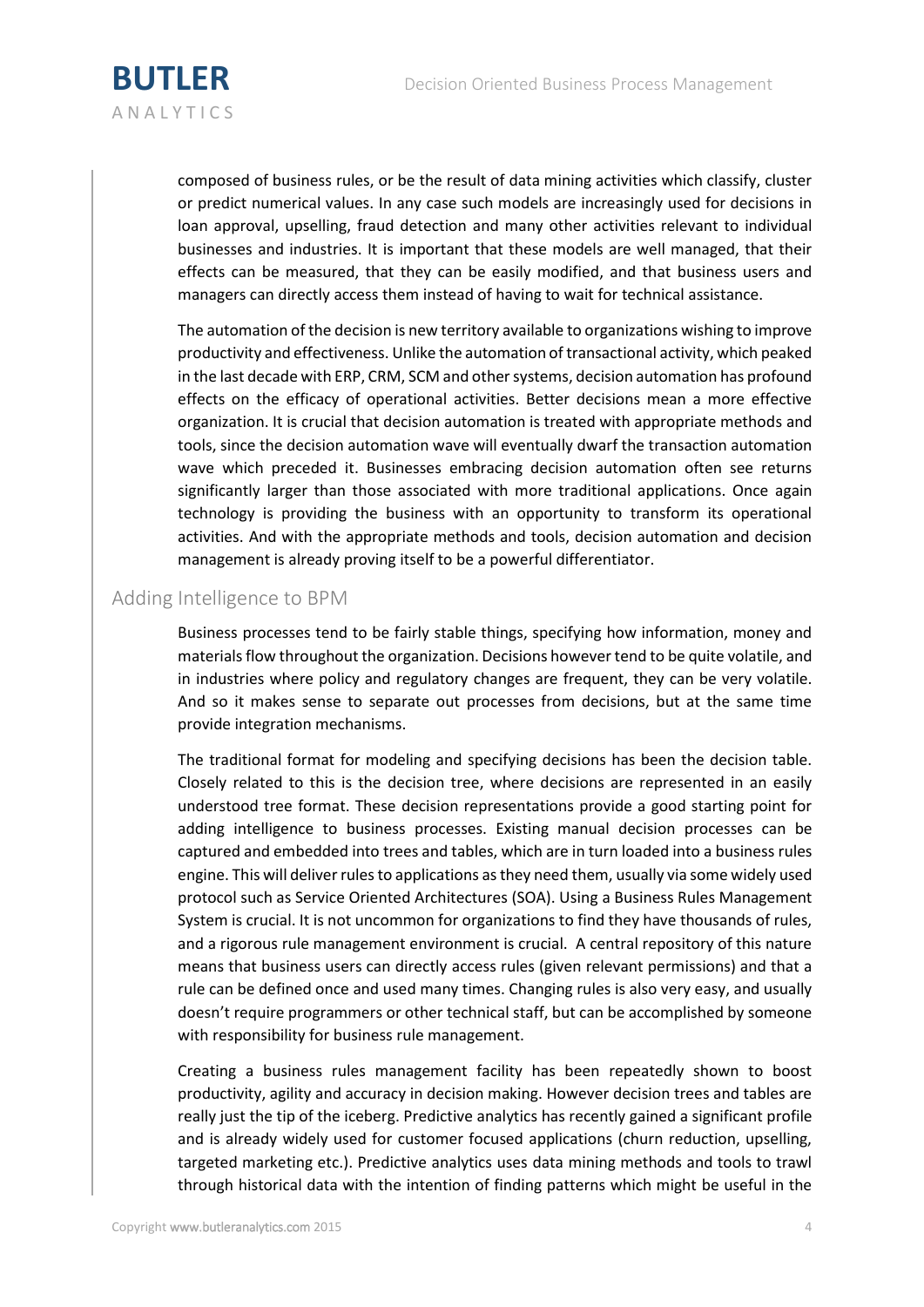

future. Many types of technique can be used. In some industries it is crucial the way a model works can be understood by humans, and so methods such as clustering and decision trees prevail. Other techniques are available when this isn't a requirement – such as neural networks and support vector machines. The crucial issue is that processes which can take advantage of these predictive models should have easy access to them. This where an

integrated decision management platform becomes important, along with methods such as the Decision Model and Notation (DMN), and PMML (Predictive Model Markup Language).

Other techniques are also available for creating decision models. Optimization methods will create the best plan for

And so it makes sense to separate out processes from decisions, but at the same time provide integration mechanisms.

resource deployment given a set of constraints and well defined objectives. Statistical methods are also increasingly employed in decision making. Regardless of the techniques used the resulting models need to be available to business processes and other activities (not all business activities can be captured in process) via well-defined interfaces.

The 80-20 rule tends to apply to the creation of decision capability within business processes. Eighty per cent of the benefit will come from twenty per cent of the rules, and unlike traditional business process initiatives, the returns from adding decision models to business processes can be very high – an order of magnitude higher.

The term iBPM (intelligent business process management) has recently been created to capture the added capability that decision models bring to processes. It gives the unfortunate impression that intelligence is some sort of add-on. The decision is a core unit of work almost every person in an organization executes day after day. Decisions need decision management tools and methods if they are to be managed effectively. The alternative is a half-baked solution that will lead to decision model anarchy with associated poor agility, productivity, transparency and performance. We have to be serious about decisions – their automation and management represent the next big jump in business efficiency and efficacy.

### Intelligent Business Process Methods

Business decisions permeate operational, tactical and strategic activities. And although business process management (BPM) provides a mechanism for tying some of these activities together with workflows, it says nothing about the decision itself. While BPM has been well served by the methodology encapsulated in BPMN (Business Process Modeling and Notation), the same has not existed for business decisions until very recently. DMN (Decision Model and Notation) provides a bridge between the world of the business process and that of the decision model. These latter involve big data, predictive analytics, optimization, data mining, statistics and business intelligence technologies. It is another universe focused exclusively on improving the efficiency and efficacy of business decisions. BPM serves to tie together decision points and other activities, but offers no framework for understanding them.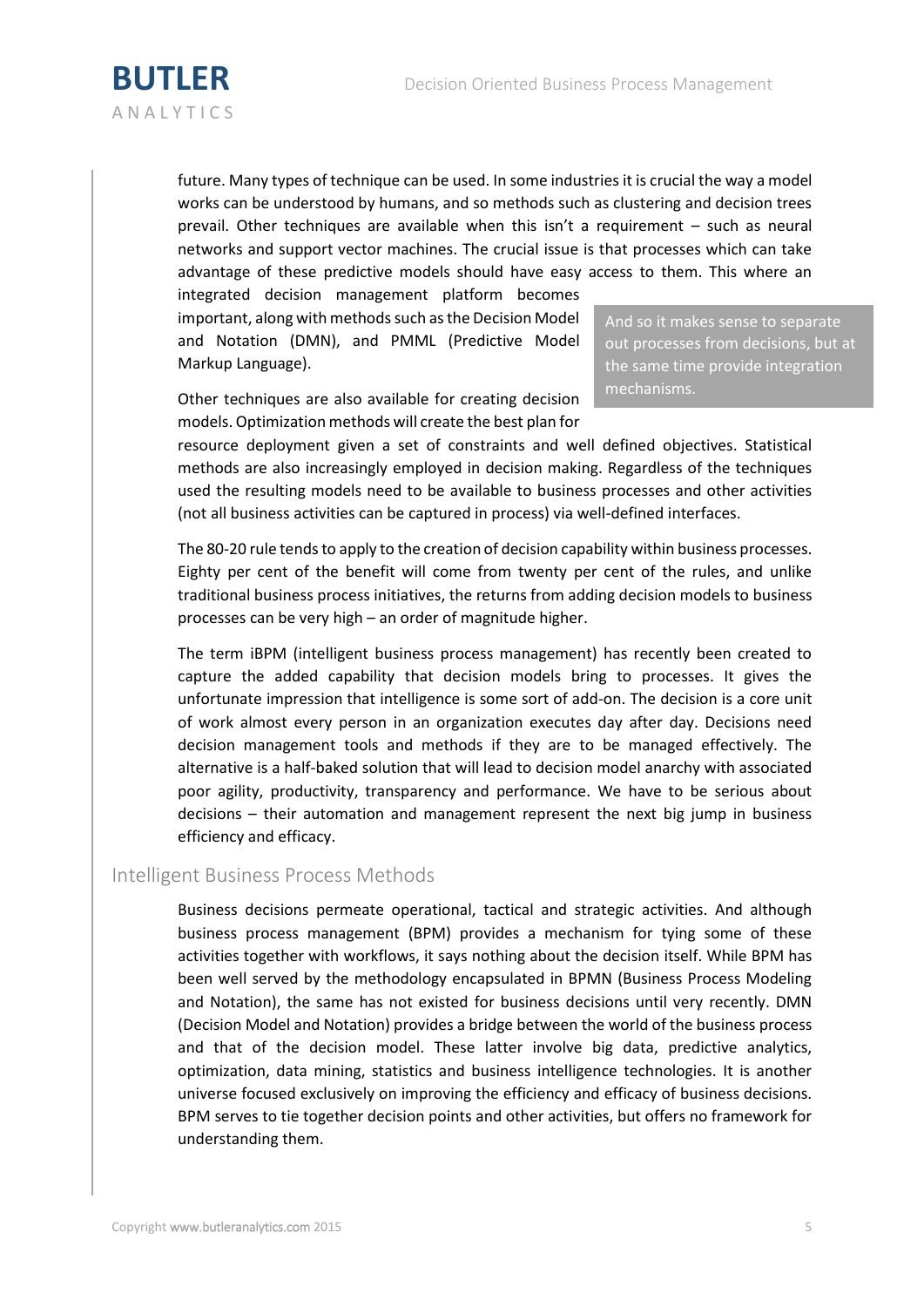

DMN provides diagramming conventions and structures which make the decision understandable by a wide range of interested parties – from managers to data scientists. The following excerpt from the DMN specification explains its purpose very well:

"The primary goal of DMN is to provide a common notation that is readily understandable by all business users, from the business analysts needing to create initial decision requirements and then more detailed decision models, to the technical developers responsible for automating the decisions in processes, and finally, to the business people who will manage and monitor those decisions. DMN creates a standardized bridge for the gap between the business decision design and decision implementation. DMN notation is designed to be useable alongside the standard BPMN business process notation."



**Business Process** 

Prior to DMN the business process and the decision model had no real meeting point. Decision models might exist as callable services, or be embedded in applications, but the most a business process model could do was simply acknowledge that a decision needed to be made. DMN splits the decision into two parts – the logic and the model. The former might be represented in PMML (Predictive Model Markup Language), while the model can now be specified using a Decision Requirements Diagram (DRD) - a higher level view of the decision specifying inputs and outputs. This in turn can be linked to the business process.

While DMN will accelerate the automation of decisions, there is need for a broader decision management capability. It is not atypical for larger organizations to employ thousands of decision models. They need to be documented, monitored for performance and integrity, easily modified, and accessible for those who might want to understand them (regulators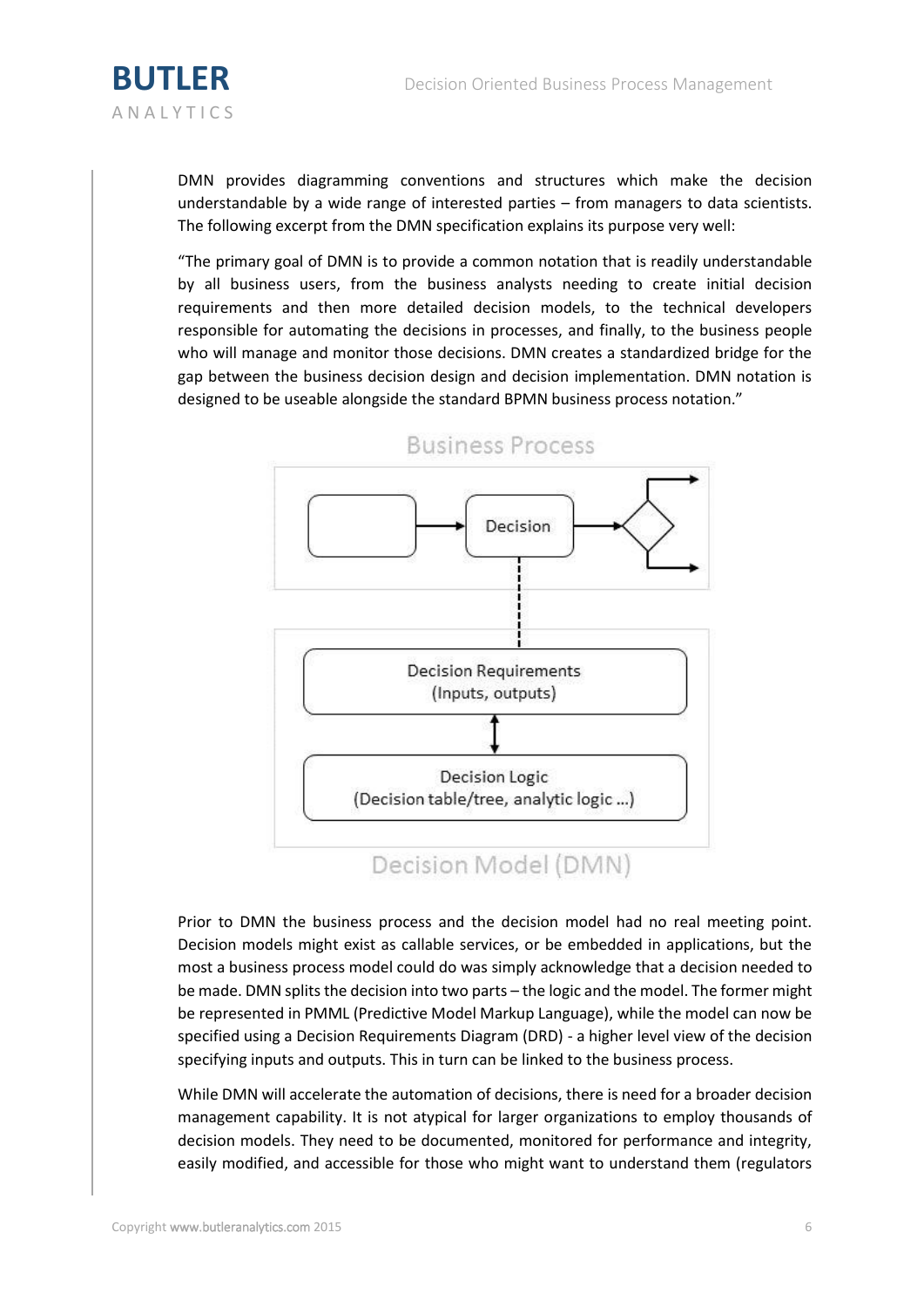

for example). As such, an encompassing decision management discipline is needed, and without it businesses will flounder as the number and complexity of decision models proliferates.

It is important to realize that decision automation offers an opportunity for greatly improved agility as decision logic is extracted from process logic, for enhanced effectiveness as decisions become more accurate, and for very significant improvements in efficiency as throughput increases. Standards such as DMN in conjunction with a decision management platform provide the conceptual and operational infrastructure necessary for enterprise wide decision automation, and those with the foresight to put these things in place will benefit accordingly.

#### Applying Decisions to Business Processes

A great deal of what passes for a 'business process' is actually decision logic, and so large numbers of decisions are already embedded into processes in program code. As such they lack transparency, accessibility, quality control mechanisms and are extremely difficult to orchestrate. By treating decisions as more than an appendage to the process, it becomes possible to implement them more easily, embrace greater complexity and measure efficacy.

Decision tables and decision trees are often the first mechanisms used to explicitly define decisions. These are deterministic in nature, and once a set of conditions has been met the corresponding decision can be made. In loan approval for example, data such as age, salary, number of dependents, other loans - and so on, will be fed into a table or tree, and a 'accept' or 'decline' determined, with little indication of whether the decision is borderline or firm. Of course this can be emulated by finer granularity in the logic. Business rules management systems (BRMS) employ these techniques, and bring many benefits. Where transparency is required (often demanded by regulators) a BRMS provides an ideal environment for implementing decisions.

The recent rise in profile of predictive analytics means a whole new battery of techniques is available to create decision models. Many of these are probabilistic in nature, assigning a probability to a decision. And so a loan approval for example might have a 51% probability of belonging to the 'approved' class – which is clearly borderline. Decision trees can produce probabilistic models as do many other techniques (Bayesian methods for example). Where transparency is not critical other mechanisms are available, neural networks being one of the most popular. It is important that decision models can use innovative new techniques since this is often where an edge might be found.

Finally a whole set of decisions is associated with resource deployment. How many people in a call center for example, should be placed on various campaigns? Or how should manufacturing resources be used to maximize profitability? It is here where optimization techniques (prescriptive analytics) offer powerful solutions that can significantly improve operational efficiency.

Business rules management, predictive analytics, optimization, and ultimately, decision management, are all capable of addressing complex business decisions. They provide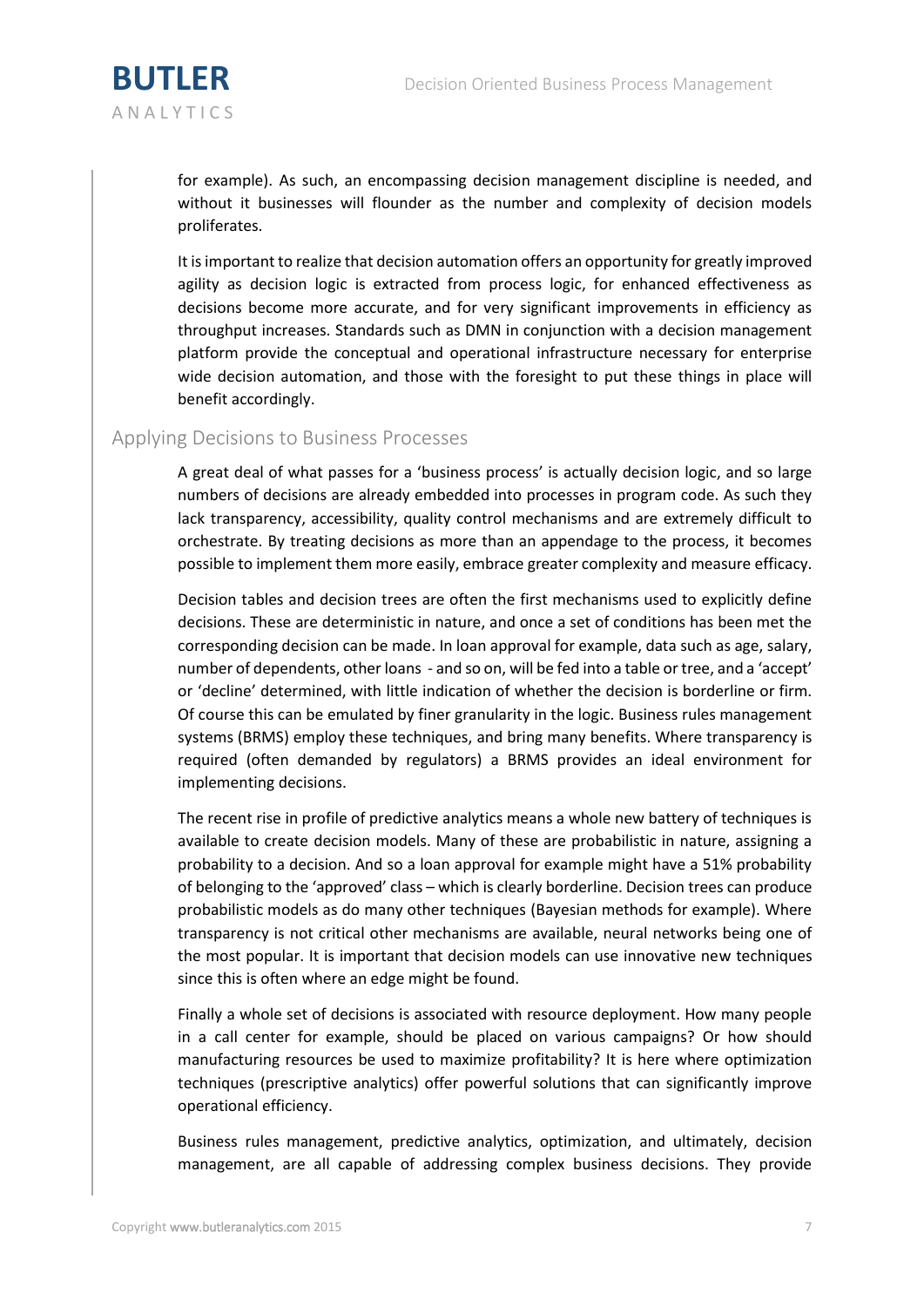

mechanisms for the automation of numerous decisions that form a large part of most business processes. Of course the decision made during one activity within a process often impacts other decisions, and so there is a need for them to be orchestrated. A decision management platform will facilitate such orchestration and allow managers to monitor the effect of automated decisions. It really is very important that organizations put a proper infrastructure in place and use proven methodologies, since the number of decisions which can be fully or partially automated is often be measured in the thousands or tens of thousands in a large business.

Most industries already use some form of decision management technology, but as new technologies broaden the application domain, so there is a need to be more rigorous.

Examples of decision management application are numerous and include:

- Banking authorizations, self-service web enquiries, account management
- Insurance underwriting, claims processing, fraud management
- Retail marketing/campaign management, behavior scoring, order configuration
- Telecom call center/CRM, problem resolution, personalization
- Government compliance, collections, self-service web enquiries
- Manufacturing product/service recommendation, sales commission calculations, process improvements.

This is really just the tip of the iceberg, and many businesses are going well beyond these well know applications. The improved efficiency and efficacy associated with effective decision management is both tangible and substantial, and rests almost entirely on the ability to create, modify, coordinate, monitor and manage business decisions effectively. This is a very rapidly evolving set of capabilities with big data, new analytics techniques and management methods, changing the way businesses use technology.

#### Decision Management Case Studies

The application of decision automation and management is as diverse as the businesses that benefit from the technologies and methods. The four case studies below are courtesy of FICO, the sponsor of this report, and include an airline operator, a telecoms company and two firms operating in financial services. For all four organizations the benefits were substantial, leading to an expansion of the use of decision management within the organization. These examples go well beyond the use of business rules and demonstrate the arsenal techniques available.

 A large payment processor wanted to increase the speed and accuracy of its underwriting processes. Underwriting has traditionally been treated as something of a bottleneck, with a fixed amount of work allocated to underwriting staff. Decision management has allowed throughput to push well through these fixed ratios, sometimes by an order of magnitude. Its use of FICO technology and decision based processes have had a dramatic effect, with faster on-boarding of new merchants, cost reduction, revenue protection and greatly enhanced flexibility. Cycle times have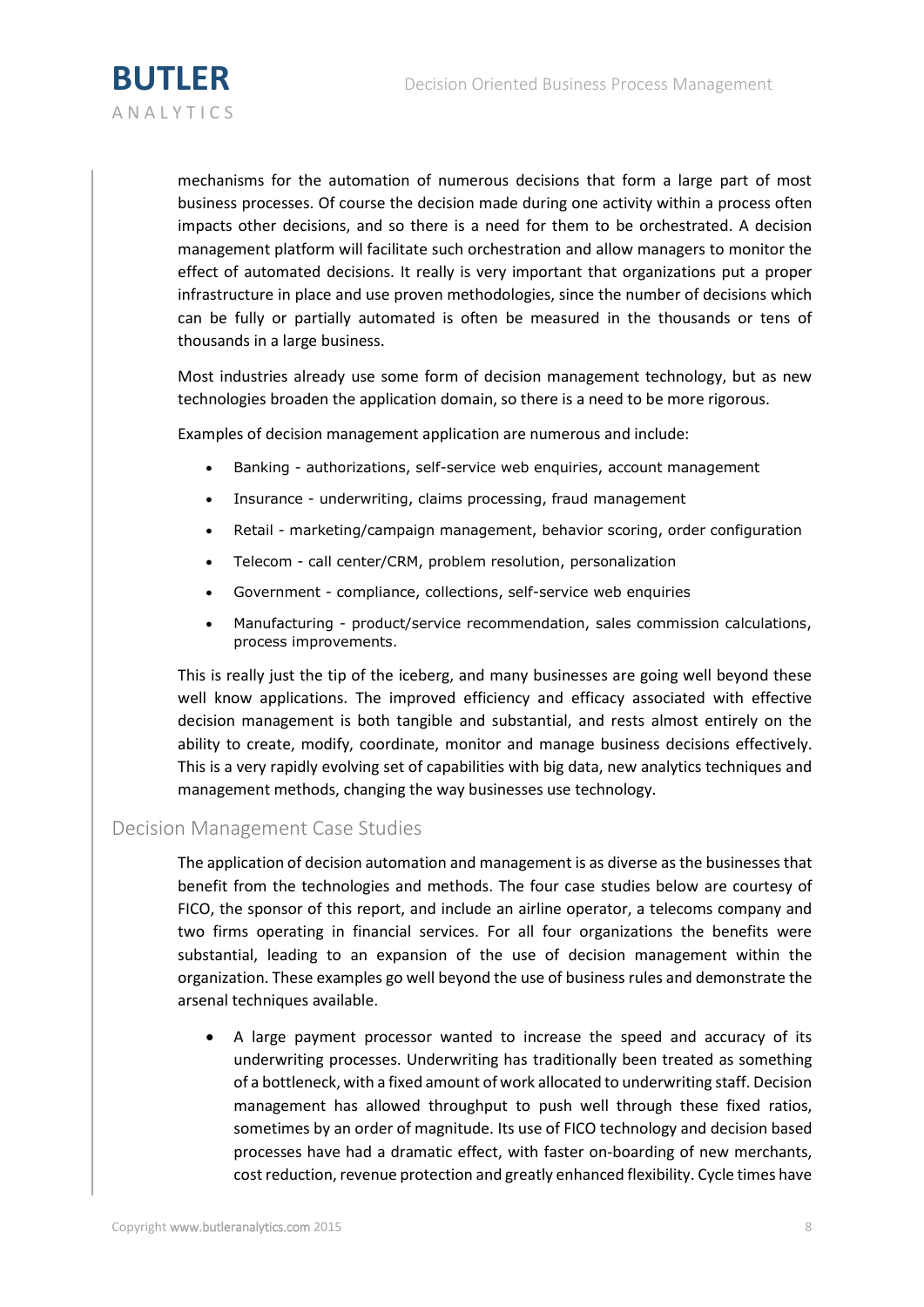

been reduced from days to minutes, and manual reviews have been reduced by 60%. There are now plans to productize underwriting and offer it as a service, and extend the approach to other business processes.

- A major US airline used FICO optimization technology to improve margin and the quality of its products. With 3500+ flights per day, 93 destinations, 45,000 employees, 600 aircraft, nearly two billion gallons of fuel consumed each year, and 100 million passengers annually, the optimization problems were non-trivial and for certain parts of the business required near real-time processing. The people optimization tasks included crew pairing, staff planning, crew recovery and various bidline problems. Resource optimization included making sure aircraft were busy and full, and logistics and costs associated with fuel. The desired outcome sounded modest at just a 2-5% increase in margin, by optimizing resources and people. The company has seen a significant improvement in crew paring, and a project called 'Open Time Reoptimization' paid for itself the first time it was run. It is also possible for the airline to run many more flight plans. The project has been sufficiently successful that many more areas of operations will be addressed.
- One of the largest global financial services firms, operating in 60 countries, needed to create decision management solutions for customer centric decisions. This meant complying with a consent order around the life cycle management of analytics, creating efficiencies to reduce operational risk, and allowing traceability of analytics and attributes through a customer centric business (CCB) model. With FICO model management and governance solutions, this organization can now centrally manage all risks within CCB, is served with automated reports to reduce operational risk, and very importantly, monitor the models it is using. The project has been sufficiently successful that thousands of risk models will be created in many other areas of the business.
- A large telecoms operator needed to optimize its credit policy and strategy. Competition is fierce in this industry and there was a need to significantly speed up the formulation of credit policy. The variables involved are large in number, with hundreds of thousands of applications per month, dozens of credit and fraud score bands, many renewal options, numerous third party channels and hundreds of MSAs. Decisions around deposit amounts, the number of lines and monthly spending limit were crucial. A three month project with FICO led to \$47 million in additional cash flow. Such was the success of this project that the business has embarked on a 21 month project to embrace additional analytics methods applied to other areas of the business.

There are many, many other examples of businesses which have transformed their process efficiency and efficacy by automating and managing decision processes. An Eastern European Bank significantly improved its early stage collections with a 3 year ROI expected to come out at around 24:1. A leading online shopping provider saw a 3.3% increase in profit per account through decision modelling and optimization. A retail credit card provider saw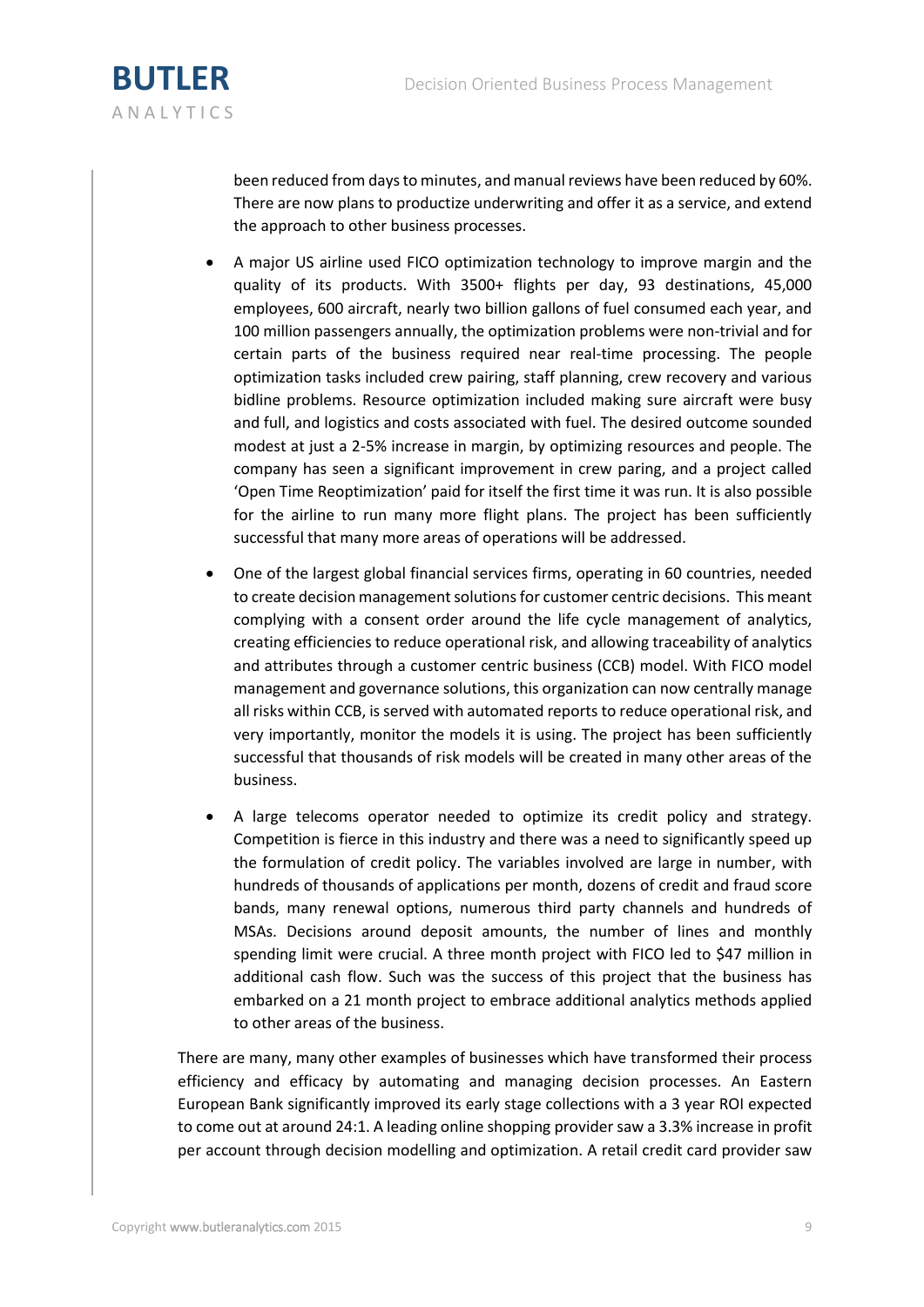

a significant increase in the profitability of retail portfolios (between 1 and 2%) in the first month of using decision modelling and optimization technologies and methods.

The case studies are numerous and almost always encouraging. Failure to realize significant benefits must inevitably be associated with skill, political and organizational issues. Decision management focuses on the most important issue facing all businesses – the reduction of uncertainty; and with it comes an increase in effectiveness and efficiency.

### Decision Management Strategy

In most organizations, business process management (BPM) is a well-developed set of methods, skills and supporting infrastructure. Decision management is less so. This is understandable, since decisions have often been implicitly buried in transactional systems for as long as businesses have been developing and deploying them. It is only with the emergence of technologies and methods which greatly enhance the accuracy and efficiency of decision making that discriminating between decisions and process has become an imperative.

Decision management supports methods, technologies and processes which together provide a unified facility for designing, developing, deploying, monitoring and managing automated and partially automated business decisions. Relevant technologies include predictive analytics, business rules management, optimization and in some cases business intelligence. Methods include the newly ratified Decision Model and Notation (DMN), and those which incorporate the decision lifecycle, to be found in integrated decision management platforms.

Since it is our belief that decision automation is a separate but complementary wave to process automation, and will eventually eclipse it, so it is necessary to take an integrated view if we are to avoid the islands of automation and information that plagued transactional

systems prior to the widespread adoption of ERP (Enterprise Resource Planning) platforms. In fact it is useful to think of a Decision Management platform as the ERP of decision automation.

The starting point for many organizations will be the capture of existing manual decision processes so they can be incorporated into a business rules management system (BRMS). This in itself is an immensely useful

… decision automation is a separate but complementary wave to process automation, and will eventually eclipse it, so it is necessary to take an integrated view if we are to avoid the islands of automation and information that plagued transactional systems …

process, since the rules associated with many decisions are a combination of documented procedure and undocumented knowhow. Once rules are embedded into a BRMS they can be used by any system that needs to process them, and they become more transparent, more easily modified, and managed more effectively. The thousands of rules which are typically embedded in program code are likely to stay there for the time being, although efforts can certainly be made to extract critical rules when systems are modified.

Decisions which are generated from analytical models typically come from data mining and maybe statistical analysis. Sometimes these can be reformulated into a deterministic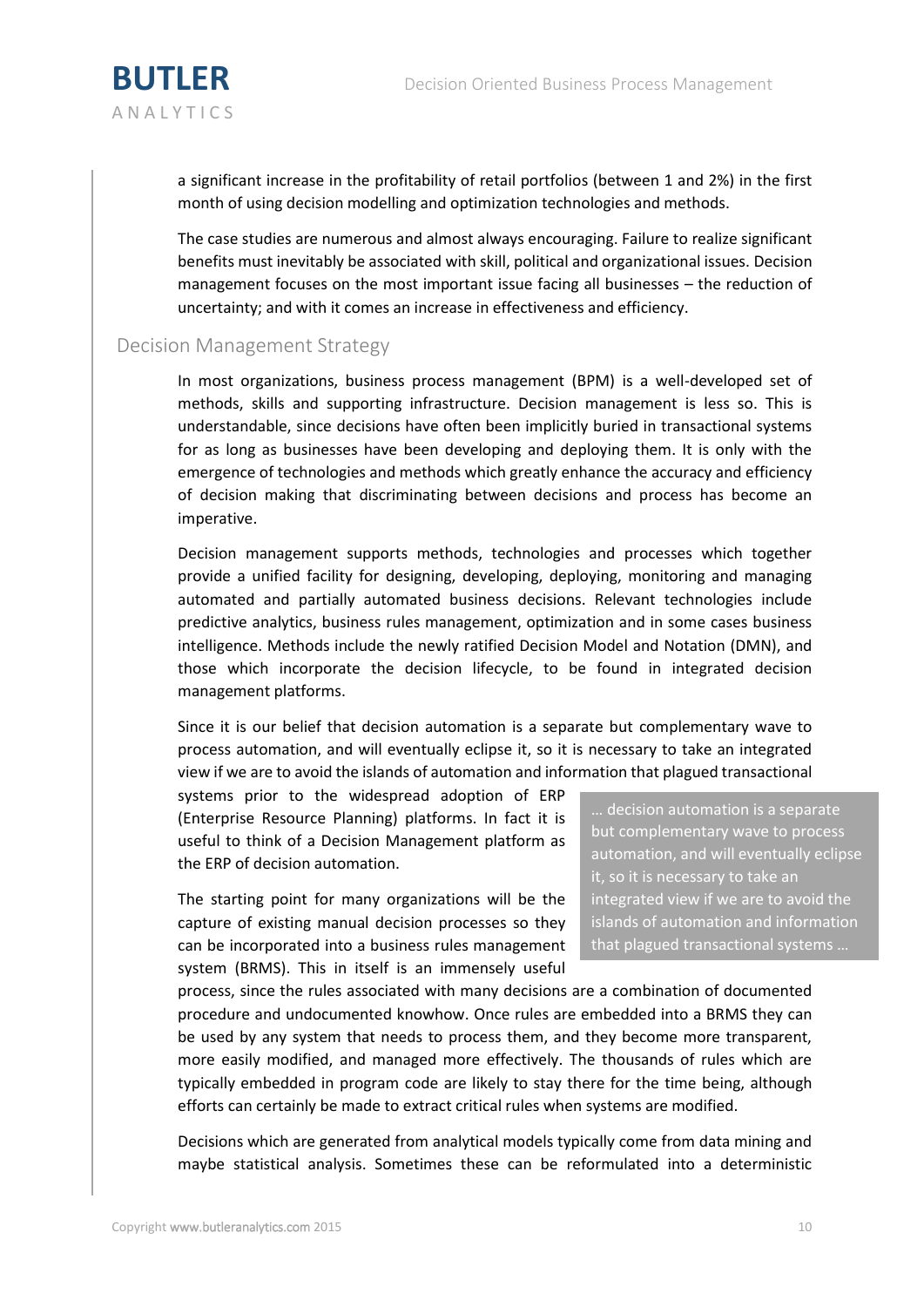

business rule, which can then be incorporated into a BRMS. However there are dozens of different methods used for generating such models, many of which cannot be expressed in the logic understood by a BRMS. These too need to be managed within the context of a Decision Management platform so that the lifecycle can be managed effectively. This lifecycle incorporates requirements, development, deployment, monitoring, management and modification. Rules available through a BRMS and those deployed as analytic models need an integrated environment, so they can be used collectively to address business decisions. This also applies to models which result from optimization, where the best deployment of resources is established based on various constraints and objectives.

Only when an integrated Decision Management platform is employed can business processes call upon decision models that are well understood and managed. The alternative is decision model chaos, with fragmentation of techniques, technologies and methods, since the number of decision models will number in the thousands, and for some larger organizations in the tens of thousands. These models will lend the same critical advantage to an organization that transactional systems have in the past, and as such need to be managed rigorously.

The urgency for establishing a Decision Management discipline is well demonstrated by the rise in big data analytics. The capture of increasing amounts of data, soon to be accelerated once again by the Internet of Things (IoT), permits ever more diverse analytics initiatives. The dumb business processes which have always needed human intervention for decision making, are becoming increasingly smart and efficient through access to decision models. The plethora of case studies showing how organizations are adding intelligence to their processes simply demonstrates that process efficiency is no longer enough – we have to realize new efficiencies and effectiveness through decision automation - and this is only feasible through an integrated Decision Management platform.